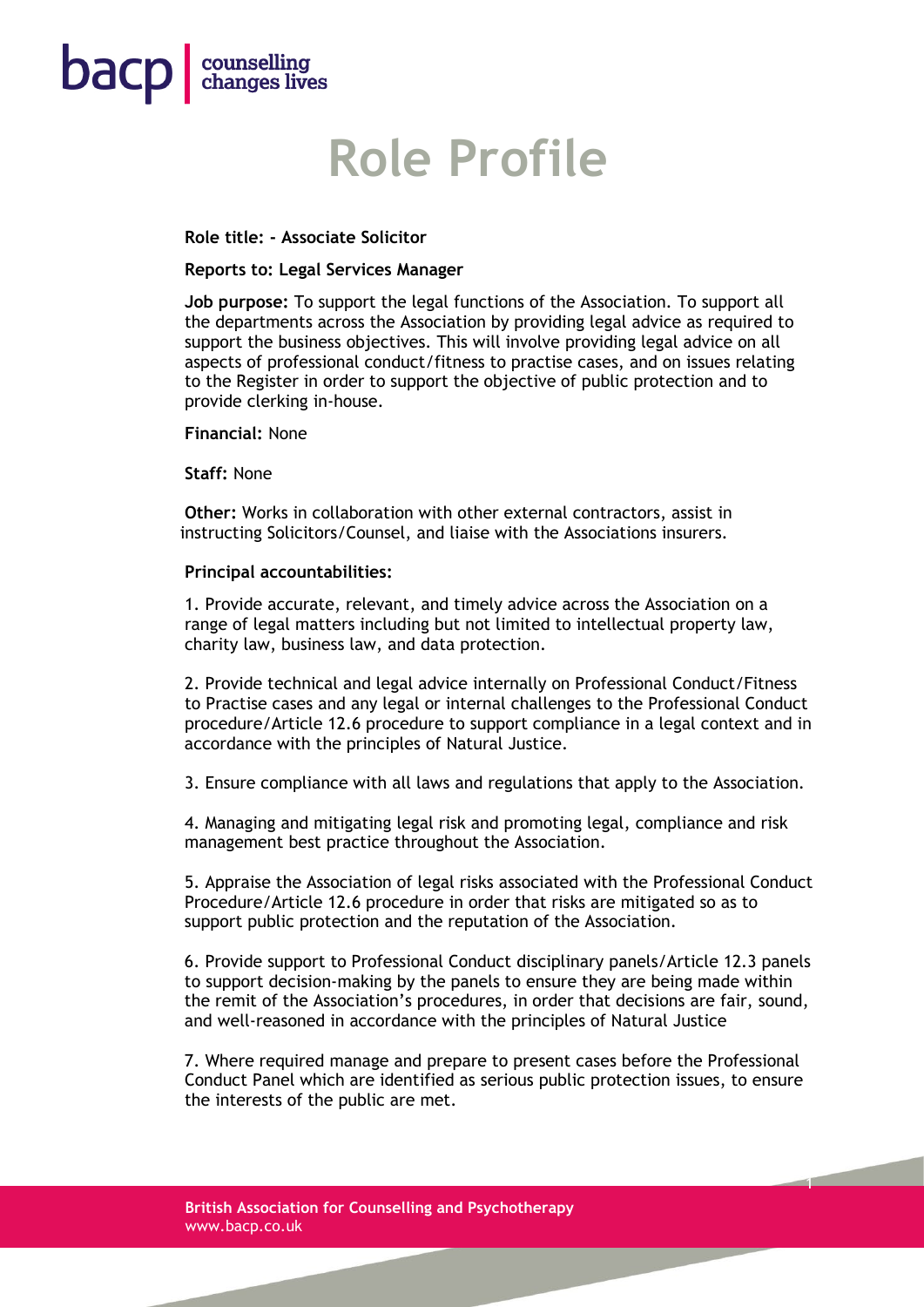# **Role Profile**

8. Keep abreast of evolving legal landscape in respect of healthcare regulation, charity law and business law.

9. Where required collaborate and work with external stakeholders to support the work of the Associations functions, to contribute to the maintenance of the reputation of the Association as a credible regulator of its profession.

## **BACP Principle accountability**

• To be a BACP ambassador by upholding and demonstrating our values at every opportunity, through verbal, written and face to face communication.

#### **Context:**

#### **Operating environment:**

Working within the Governance department, and across the Association, requires a general understanding of the legal framework of charities, associations/companies and the Legal Framework that governs Fitness to Practice and Professional Conduct processes internally and externally and any changes to that framework. Requires understanding of other statutory legislation impacting the work of the Register. Currently the largest membership organisation for counselling and psychotherapy profession with over 60,000 members.

# **Framework & boundaries:**

Work within legal remit externally and internally. Works under general internal policy guidance but provides impartial legal and technical advice in working according to market driver, political and legal challenges, and internal Governance business needs. Support all departments in the provision of legal advice and provide clerking services to the Registrar.

# **Organisation: see org chart**

# **Relationships:**

**Direct reports:** None

**Manager:** Legal Services Manager, Monthly 121s and regular team meetings

**Other contacts:** External Contractors, Solicitors/Barristers, and the Associations insurers

## **Knowledge & experience:**

- Practising Solicitor, currently on Roll of Solicitors with a minimum of 5 years proven post qualification experience in regulation or related field
- Proven advocacy experience with evidence of knowledge of legal and regulatory framework, applicable to healthcare regulation
- Ability to understand, explain and apply complex case law and legislation
- Excellent at communicating with people at all levels, and strong influencing and team working skills and ability to work independently

2